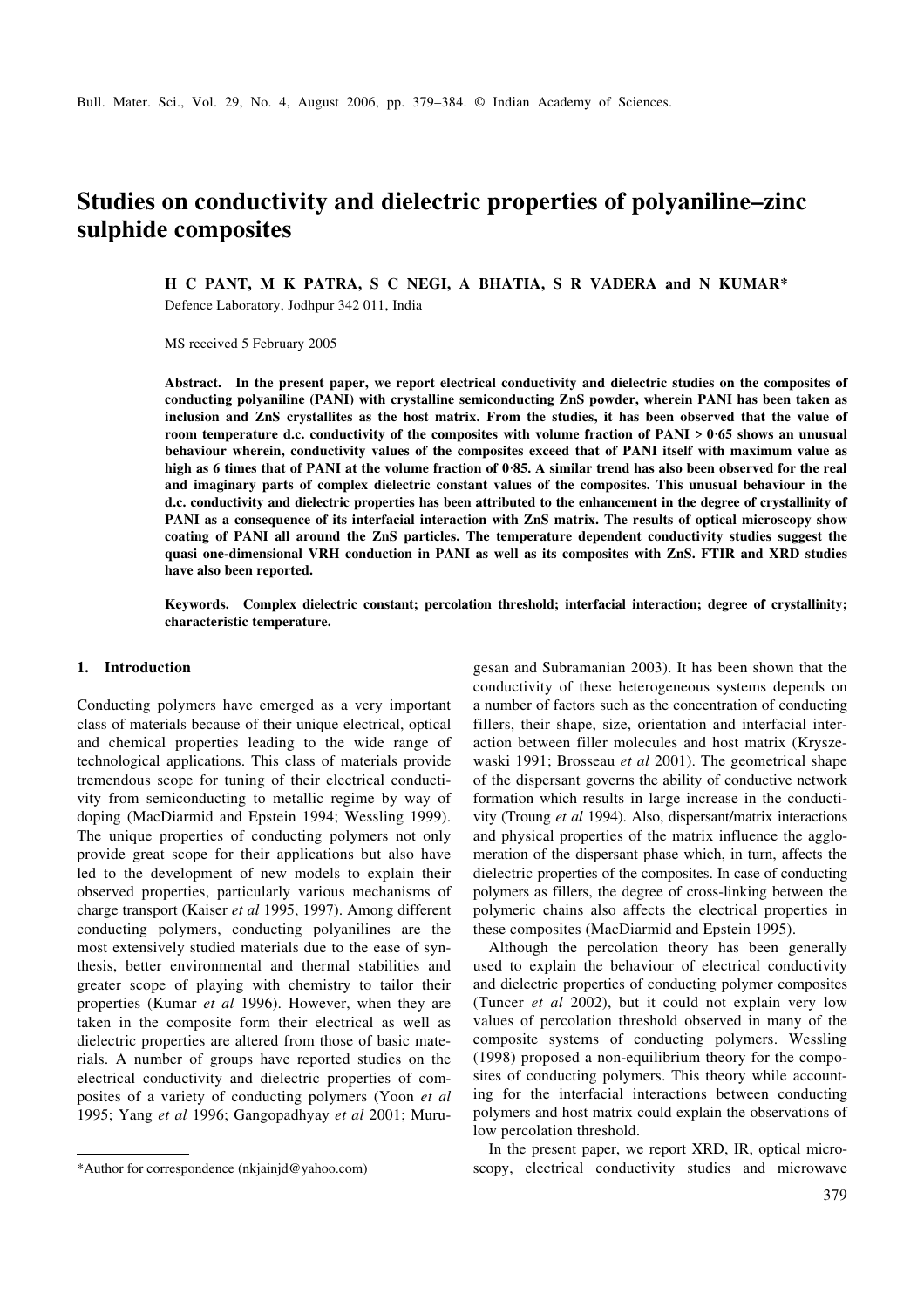measurements on the polyaniline–ZnS composite systems to explain the unusual behaviour.

#### **2. Experimental**

# 2.1 *Sample preparation*

The samples of conducting polymer–semiconductor composites were prepared by thorough mixing of zinc sulfide powder with conducting HCl-doped emeraldine salt by mechanically grinding them in a pestle mortar while taking weight percentage of conducting polyaniline with an increment of 20%. The composite with 20% weight fraction of PANI was named as sample, S1 and subsequent composites with concentration of PANI at 40, 60 and 80% as S2, S3 and S4, respectively. Precise filling factor or volume fraction was calculated by using the following formula

 $f =$  vol. inclusion powder/(vol. inclusion powder + vol. host powder) (Bober *et al*)  $f = (M_i/\rho_i)/[(M_i/\rho_i) + (M_h/\rho_h)],$ 

where  $M_i$ ,  $\rho_i (= 1.52 \text{ g cm}^{-3})$  are the mass and density of the inclusion and  $M_h$ ,  $\rho_h$ (= 1⋅96 g cm<sup>-3</sup>) are of host material, respectively.

# 2.2 *Measurements*

An HP8510C Network Analyser was used to perform transmission and reflection measurements on these samples in X-band (8⋅2–12⋅4 GHz) of MW frequency. The values of complex permittivity  $(\varepsilon_r = \varepsilon'_r - j\varepsilon''_r)$  and permeability  $(\mu_{\rm r} = \mu_{\rm r}' - j\mu_{\rm r}'')$  along with loss tangent (tan  $\delta = \varepsilon_{\rm r}''/\varepsilon_{\rm r}'$ ) of the composite materials were calculated from measured values of *S*-parameters using Nicolson–Ross algorithm (Chen *et al* 2004). The room temperature d.c. conductivity measurements were performed by using four-point resistivity probe. The variable temperature d.c. conductivity measurements were carried out in the temperature range 20– 300 K by using four-point resistivity probe placed in Janis Model CCS-850 closed cycle refrigerator system. The XRD spectra of the composites were obtained by using powder XRD system Model PANanalytical X'Pert Pro having CuK $_{\alpha1}$  X-ray source of wavelength, 1⋅5406 Å. The FTIR spectra were recorded in KBr by using SHIMADZU Model 8101A FTIR spectrometer. The optical micrographic studies were carried out by using optical microscope Model Nikon Eclipse E600.

## **3. Results and discussion**

## 3.1 *FTIR studies*

The FTIR spectra of the pure materials and their composites are shown in figure 1. It can be seen from the figure that in case of ZnS no absorption peaks are observed in the region 4600–400  $\text{cm}^{-1}$ . Whereas for pure PANI two prominent absorption peaks are observed at  $1713 \text{ cm}^{-1}$  and 1006 cm–1 due to C=NH stretching (Lide *et al* 1993) and terminal monosubstituted benzenes vibration (Harada *et al* 1989), respectively. Other absorption peaks are observed at  $1374 \text{ cm}^{-1}$  due to benzene nitrogen stretching (Lide *et al* 1993). The absorption peak around  $3426 \text{ cm}^{-1}$  are attributed to NH stretching (Harada *et al* 1989).

Further, it is also observed from the figure that on mixing PANI with ZnS, the IR absorption peak of PANI at 1713  $\text{cm}^{-1}$  due to C=NH stretching vibration reduces in intensity as well as broadens showing multiple peaks of weak intensity in the composites, S2, S3 and S4. Furthermore, the intensity of peak around  $1006 \text{ cm}^{-1}$  reduces and shifts to higher wave number. The observed changes in the IR spectra of composites are mostly around C=NH and terminal monosubstituted benzene sites thereby suggesting strong coupling/interaction of ZnS crystallites with the imine nitrogen in the conducting polymer.

### 3.2 *Optical microscopic studies*

The optical microscopic photographs of pure conducting polyaniline, ZnS sample and their composites, S1, S2, S3 and S4, are shown in figure 2. From this figure it can be seen that the optical micrograph of pure conducting polyaniline shows independent fine black coloured particles whereas ZnS particles can be seen as optically transparent particles. Further, it can be seen that in composite S1, where the concentration of PANI is 20%, we observe very thin black layer of PANI around the transparent particles of ZnS. As we increase the concentration of PANI to 40%, the black coating becomes thicker around these particles. On further increasing the concentration of PANI to 80%, we observe that PANI almost completely overcoats the ZnS particles and they are seen as completely black. The studies, therefore, suggest almost complete and thick coating of PANI around the ZnS particles at higher concentration of PANI (>60%).



**Figure 1.** FTIR spectra of PANI, ZnS and their composites.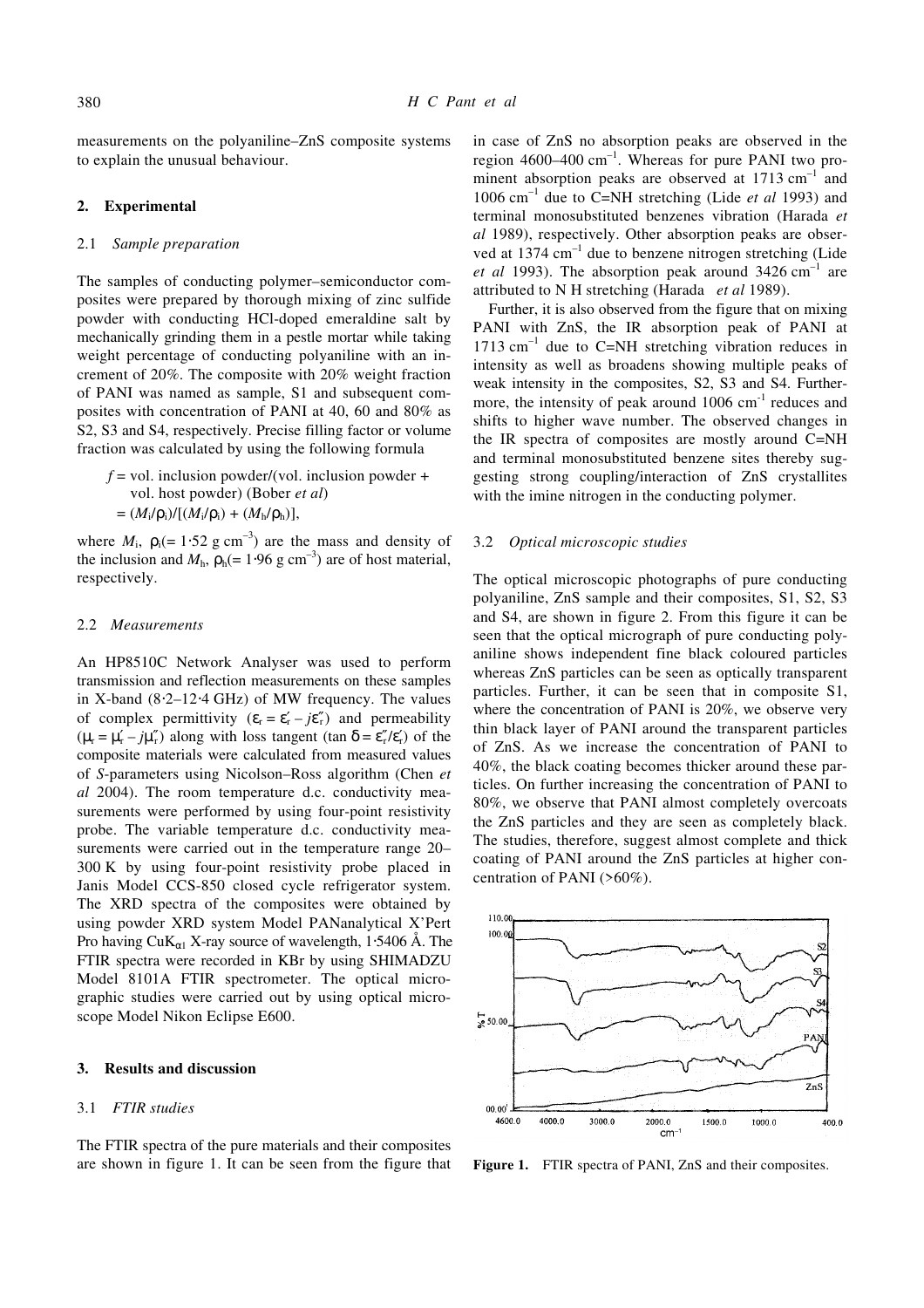

**Figure 2.** Optical microscopic photographs of (**a**) ZnS, (**b**) PANI, (**c**) S1 (20% PANI + 80% ZnS), (**d**) S2 (40% PANI + 60% ZnS), (**e**) S3 (60% PANI + 40% ZnS) and (**f**) S4 (80% PANI + 20% ZnS).



**Figure 3.** XRD spectra of PANI, ZnS and their composites.

# 3.3 *XRD studies*

The powder XRD spectra of pure PANI, pure ZnS and their composites with different volume fractions are shown in figure 3. From this figure, in the XRD spectra of pure PANI, we observe a broad reflection at lower Bragg angle 2θ value of 25⋅38° corresponding to (200) diffraction plane of ES-I structure of HCl doped PANI (Joo *et al* 1998). In XRD spectra of ZnS, we observe three reflection peaks at 2θ value of 28⋅858°, 47⋅515° and 56⋅289° corres-

ponding to (111), (220) and (311) set of diffraction planes, respectively of the cubic crystalline structure.

However, in the XRD spectra of the composites we observe that at 20% concentration of ZnS in PANI (sample, S4) intensity of XRD peak due to PANI has been reduced significantly and XRD pattern of ZnS starts dominating. It is interesting to note that on further increasing the concentration of ZnS to 40% (sample, S3) we find peaks due to ZnS only, even though the composite contains 60% of PANI. All other samples (samples, S1 and S2) with higher concentration of ZnS also show XRD patterns due to ZnS only. XRD study thus suggests that during the mechanical grinding of PANI with ZnS, PANI undergoes interfacial interactions with ZnS crystallites and looses its own morphology by its coating over ZnS crystallites.

## 3.4 *Room temperature d.c. conductivity studies*

The plot of room temperature d.c. conductivity vs volume fraction of PANI–ZnS composites are given in figure 4. It is quite interesting to note that although the conductivity of ZnS is almost three orders of magnitude lower than that of pure PANI, however, the conductivity values of its composites with PANI above volume fraction, 0⋅65, are significantly higher than PANI itself (table 1).

In general, percolation theory is used to describe the conductivity behaviour of conducting metal particle filled insulating polymeric composites, wherein, sudden increase in the conductivity of composite is observed above certain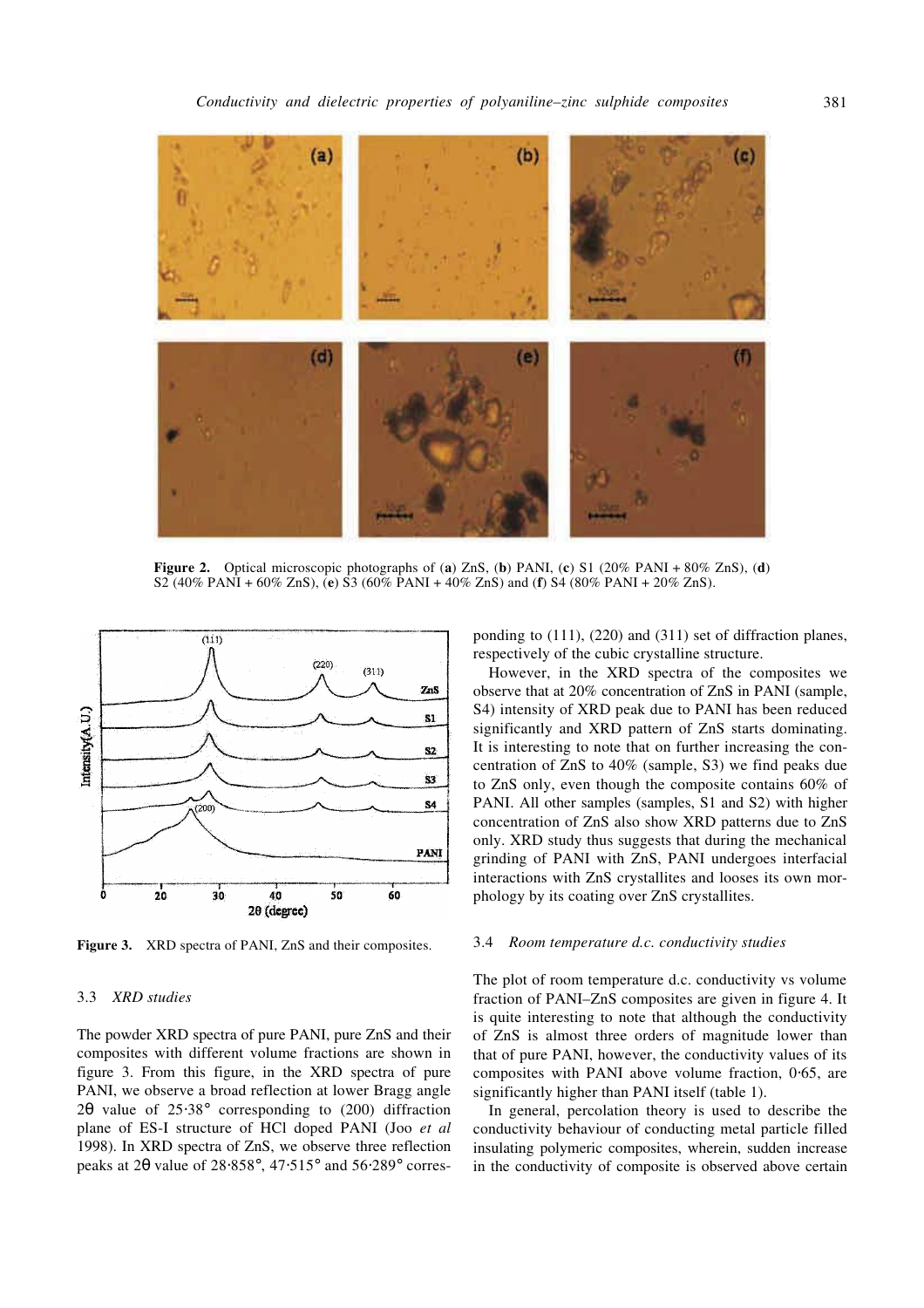| Sl no. | Description of<br>sample  | Weight percentage<br>of constituents | Volume fraction<br>of PANI | DC conductivity<br>(S/cm) | <b>VRH</b><br>exponent (γ) | $T_0$ (°K)     |
|--------|---------------------------|--------------------------------------|----------------------------|---------------------------|----------------------------|----------------|
| 1.     | Pure ZnS                  | $100\%$ ZnS                          | 0.00                       | 0.0002                    |                            |                |
| 2.     | Composite, S1             | $20\%$ PANI + 80% ZnS                | 0.25                       | 0.0022                    | 0.40                       | 4929.5         |
| 3.     | Composite, S <sub>2</sub> | 40% PANI + $60\%$ ZnS                | 0.45                       | 0.0053                    | 0.41                       | 4512.5         |
| 4.     | Composite, S3             | $60\%$ PANI + 40% ZnS                | 0.65                       | 0.4954                    | 0.47                       | $2562 \cdot 0$ |
| 5.     | Composite, S4             | $80\%$ PANI + 20% ZnS                | 0.85                       | 0.8088                    | 0.50                       | $1600 - 6$     |
| 6.     | Pure PANI                 | 100% PANI                            | $1 - 00$                   | 0.1367                    | 0.52                       | $2712 \cdot 0$ |

Table 1. Compositions and d.c. conductivity of PANI–ZnS composites.



**Figure 4.** Plot of d.c. conductivity vs volume fraction in PANI–ZnS composites.

concentration of conducting fillers which is called 'percolation threshold'. On further increasing the concentration of conducting filler above percolation threshold, the conductivity values gradually increase and attain the value of filler at volume fraction of unity. The classical percolation theory has successfully explained the conductivity behaviour of conducting polymer filled insulating polymeric composites having higher values of percolation threshold, >0⋅16. However, it alone could not explain the conductivity behaviour at very low values of percolation threshold observed in a number of conducting polymers based systems (Fizazi *et al* 1990; Suzuki *et al* 1990; Blaszkiewicz *et al* 1992). This is due to the fact that the percolation theory is purely statistical in nature and does not account for the interfacial interactions of conducting polymers with their matrices. Wessling (1998) carried out extensive studies on the conductivity behaviour of dispersions of different types of conducting polymers in a variety of polymeric matrices and attributed the lower values of percolation threshold of these composites to the interfacial interactions between the filler and host matrix. From their studies, they proposed a non-equilibrium theory based on the thermodynamics of interfacial interactions to explain the conductivity behaviour of heterogeneous conducting polymer composites. In all such studies the conductivity is maximum for conducting filler. However, in the present studies, the conductivity values of the composites have been found to be greater than pure PANI and the same cannot be explained on the basis of non-equilibrium theory.

The mechanisms of electrical conductivity in conducting polymers are well studied. It has been reported in the literature that the d.c. conductivity of conducting polymers depend on their morphology and certain other factors such as type of monomer, doping level, degree of crystallinity etc (MacDiarmid and Epstein 1994). It has been reported that the large increase in conductivity originates from the fact that doped (protonated) polyaniline is a polyelectrolyte, i.e. a macromolecule bearing a large number of ionizable groups. MacDiarmid and Epstein (1995) reported that its molecular conformation upon reaction with the vapour of appropriate substance changes the compact coil structure to an expanded coil like structure. The attainment of expanded molecular conformation acts to reduce π-conjugation defects in the polymer backbone and the opening up of coil tends to promote linear conformation necessary for crystallization, thus increasing the crystallinity of the polymer with enhancement of the intermolecular component of the bulk conductivity.

In the present composite systems we feel that the mechanical grinding of PANI with ZnS causes strong interfacial interactions between PANI and ZnS crystallites, as suggested by the FTIR and XRD studies, thereby changing the molecular conformation of PANI from compact coil structure to an expanded coil like structure. As a consequence there may be an enhancement in the conductivity of composites of PANI and ZnS. Further, at higher volume fractions of PANI, it fully overcoats ZnS particles and the conductivity of composites attains values greater than pure PANI, as has been observed in the optical microscopic photographs of composites, S3 and S4.

#### 3.5 *Temperature dependent d.c. conductivity studies*

The plot of d.c. conductivity,  $\sigma_{d.c.}$  of conducting PANI and its composites with temperature is shown in figure 5. From this figure we observe the exponential increase in  $\sigma_{d.c.}$  with temperature from 20–300 K in pure PANI and its composites, thereby indicating the behaviour of disordered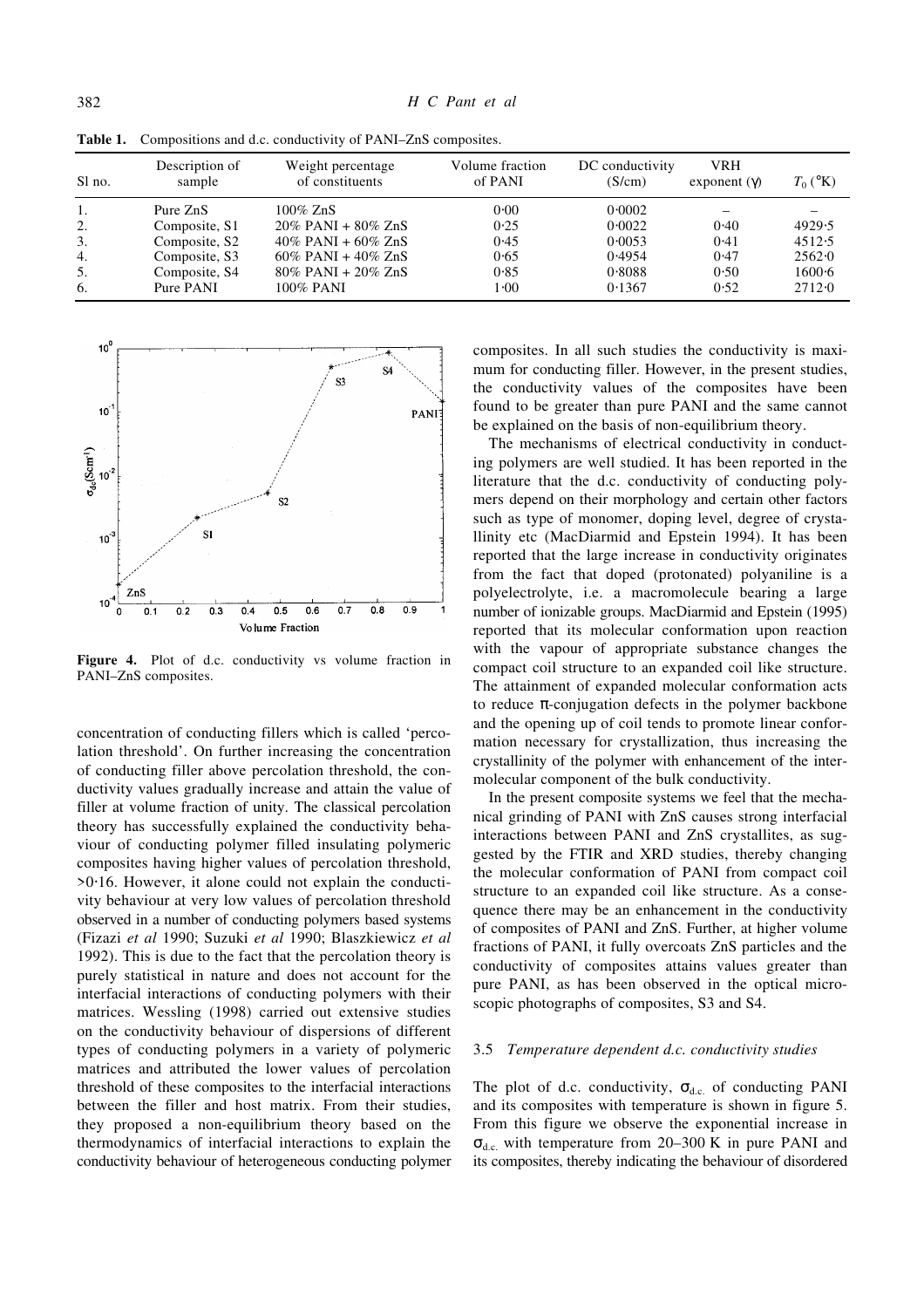semiconductor. Further, composites, S3 and S4, maintain their higher  $\sigma_{d,c}$  values than pure PANI over the entire temperature range 20–300 K.

The analysis of temperature dependent conductivity data suggests that the charge transport mechanism in PANI as well as all its composites can be explained by the variable range hopping (VRH) model where dependence of d.c. conductivity is governed by the following relation (Dutta *et al* 2001),

$$
\sigma_{\text{d.c.}}(T) = \sigma_0 \exp\left(-\frac{T_0}{T}\right)^{\gamma},
$$

where  $T_0$  is the characteristic temperature evaluated from linear slope of  $ln(\sigma_{d,c})$  vs  $T^{-\gamma}$  as shown in figure 6 (table 1),  $\sigma_0$  the d.c. conductivity at absolute zero temperature, and  $\gamma$  the VRH exponent which depends upon the dimension



Figure 5. Plot of d.c. conductivity vs temperature of PANI– ZnS composites.



**Figure 6.** Plot of  $log(\sigma_{d.c.})$  vs  $T^{-\gamma}$  of PANI–ZnS composites.

of the system. The value of VRH exponent, γ, has been determined from the reduced activation energy (*W*),

$$
W = \frac{d \ln \sigma}{d \ln T},
$$

and it has been found to lie between 0⋅40 and 0⋅51 (table 1), which indicates the presence of quasi one-dimensional hopping structure in all the composites similar to that of pure PANI (Epstein *et al* 1994). Hence, these studies show that although the composites, S3 and S4, having higher values of  $\sigma_{\text{d.c.}}$  as compared to pure PANI but formation of 3-dimensional conducting network is not likely and thus such enhancement of  $\sigma_{d.c.}$  values can be attributed to the uncoiling of polymeric chains due to strong interfacial interactions between ZnS crystallites and PANI caused by mechanical grinding.

#### 3.6 *Microwave characterization*

The plots of complex permittivity and loss tangent vs volume fraction of PANI–ZnS composites at 10⋅3 GHz are given in figure 7. From the figure it is observed that these composites show high values of both real  $(\varepsilon_r')$  and imaginary  $(\varepsilon_{\rm r}^{\prime\prime})$  parts of dielectric constant. Moreover, the values of loss tangent (tan  $\delta$ ) are quite high, suggesting that they are highly lossy materials. Further, it is observed that the values of dielectric constant follow the trend almost similar to the one in the case of d.c. conductivity wherein the values of dielectric constant of composites, S3 and S4, are higher as compared to pure PANI, which can be attributed to the higher values of electrical conductivity of these composites.

In general, in case of heterogeneous mixtures, the behaviour of dielectric properties is governed by Maxwell–



**Figure 7.** Plots of complex permittivity and tan δ vs volume fraction of PANI–ZnS composites at 10⋅3 GHz.